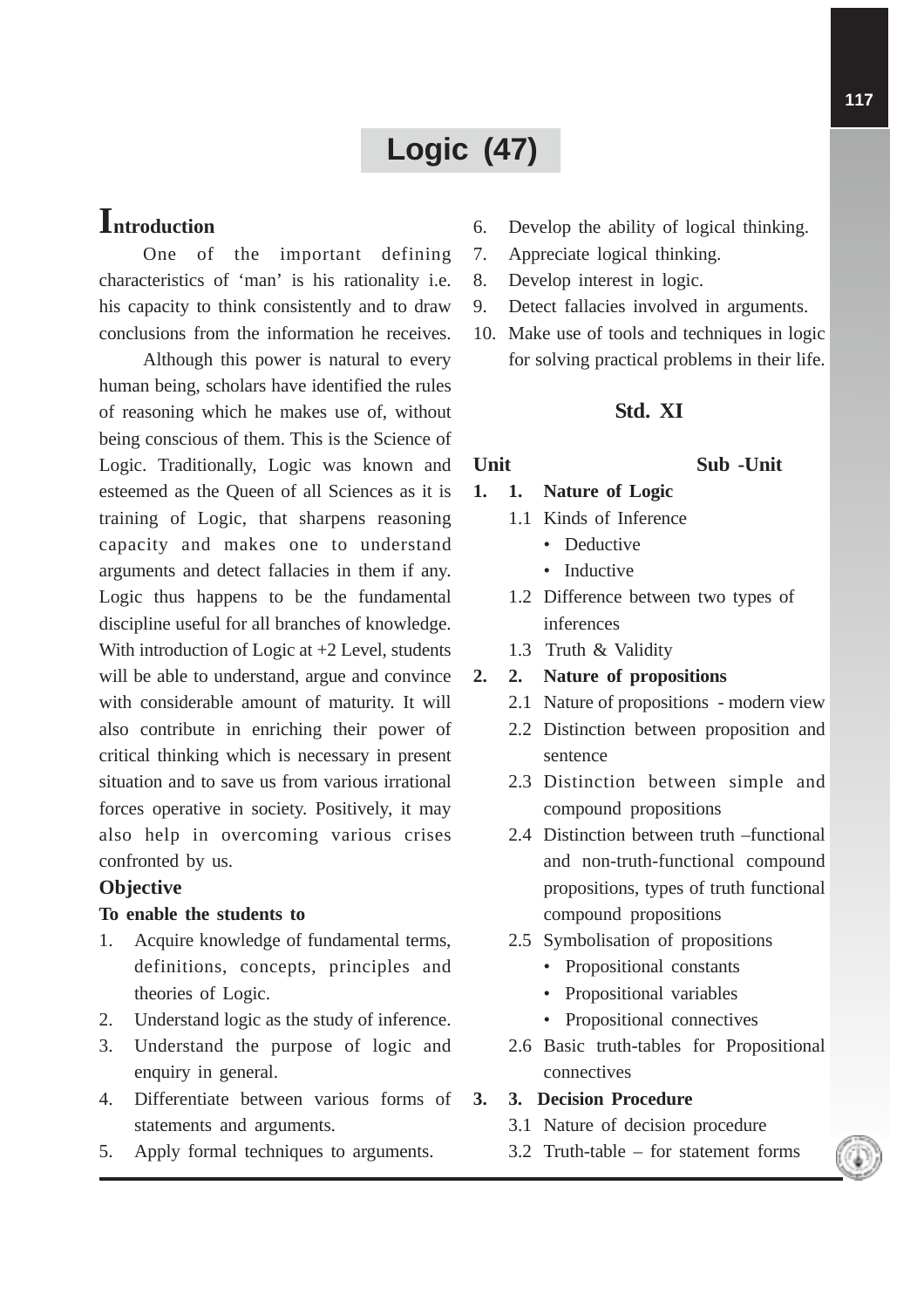- 3.3 Tautology, Contradiction, Contingent
- 3.4 Testing validity of arguments using truth-table method

### **4. 4. The Method of Deduction**

- 4.1 Deductive Proof
- 4.2 Direct proof
- 4.3 Rules of Inference and Rule Of Replacement
- 4.4 Conditional proof
	- Arguments
	- Tautology

### **5. 5. Introduction to Traditional logic**

- 5.1 Categorical Propositions
- 5.2 A, E, I, O propositions
- 5.3 Square of opposition of propositions
- 5.4 Representation of A, E, I, O using Venn diagrams

### **6. 6. Types of Inductive inference**

- 6.1 Types of Inductive inference
	- Ordinary inference
	- Simple enumeration
	- Analogy
	- Hypothetico deductive method

### **7. 7. Non-formal fallacies**

- 7.1 Distinction between formal & nonformal fallacies
- 7.2 Various forms of non-formal fallacies
	- Division and composition
	- Accident and converse fallacy of accident

Ignoratio Elenchi :

- Argumentum ad baculum
- Argumentum ad hominem
- Argumentum ad populum
- Argumentum ad verecundiam
- Argumentum ad misericordiam
- Argumentum ad ignoratiam

### **8. 8. Difinition**

- 8.1 Nature and purposes of definition
- 8.2 Kinds of definition
	- Ostensive
	- **Extensive**
	- Biverbal
	- Definition per genus et differentiam
	- Stipulative definition
	- Lexical definition
- 9. 9. Project work (20 marks) Project Work has been newly introduced in the Std. XI Logic syllabus as per the new guidelines.

### **Std. XII**

## **Section I :**

### **Unit Sub –Unit**

**1. 1. Traditional Logic**

Importance and relevance of logic to life.

- 1.1 Classification of propositions 1.1.1 Distribution of Terms
- 1.2 Types of inferences Mediate and immediate
- 1.3 Opposition of Propositions,
	- 1.3.1 Deciding relation of propositions on the basis of opposition of proposition
	- 1.3.2 Deciding inter value of propositions on the basis of opposition of propositions.
- 1.4 Conversion, Obversion, Education

### **2. 2. Decision procedure**

- 2.1 Principle of reduction ad absurdum.
- 2.2 Shorter Truth table method
- **3. 3. Deductive proof**
	- 3.1 Indirect proof of tautology & arguments